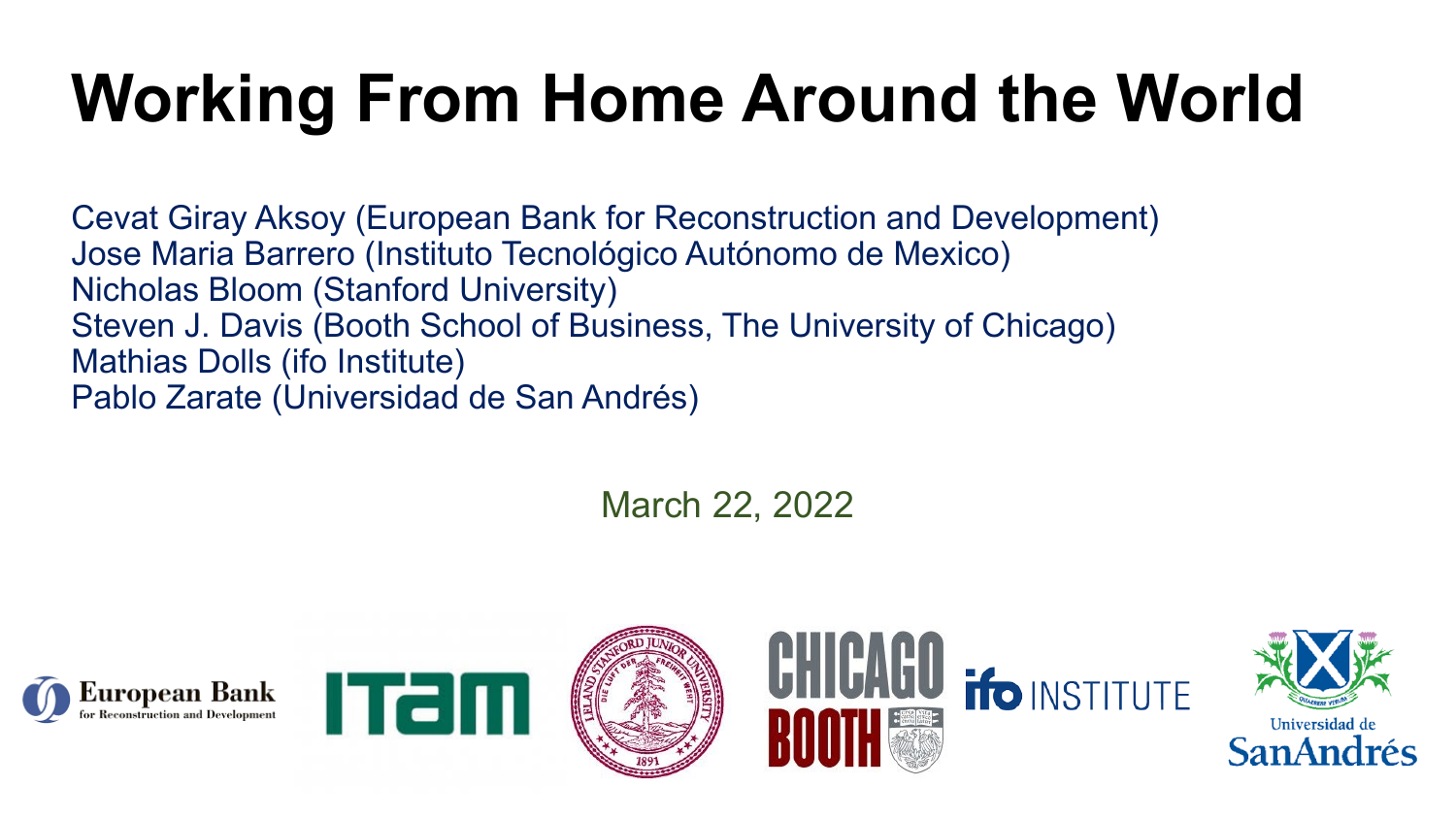# **Global WFH Dataset Methodology**

- Two waves of the Global WFH online survey covering 32,909 respondents in 25 countries.
- Wave 1 conducted in July 2021 (N= 11,543, 14 countries), Wave 2 conducted in February 2022 (N=21,366, 22 countries).
- Survey participants recruited from the panel of the professional survey company Respondi (and its external partners).
- **Sample restriction:** Full-time employees aged 20-59. Respondents that failed an attention check and that are in the bottom 5% of the (country-wave) survey time distribution dropped from the sample.
- **Regression:** To control for variation in respondee characteristics we run an unweighted OLS regression, including fixed effects for wave, gender, age groups, education and industry. Pooling first and second wave, including country-specific dummies but omitting US dummy. We take the residual by country and (for scaling) add back the average of the outcome in the US.
- **Attention check:** "In how many big cities with more than 500.000 inhabitants have you lived?<br>Please note that this question only serves the purpose to check your attention. Irrespective of your answer, please insert the number 33 in order to continue with the survey". We remove respondents that answered different than 33.
- **Sample**: our online sample can only include individuals with internet access in each country.<br>So, while we control for respondee characteristics our results are only for the sample that responded, which is defined as those Respondi can access for paid ónline surveys.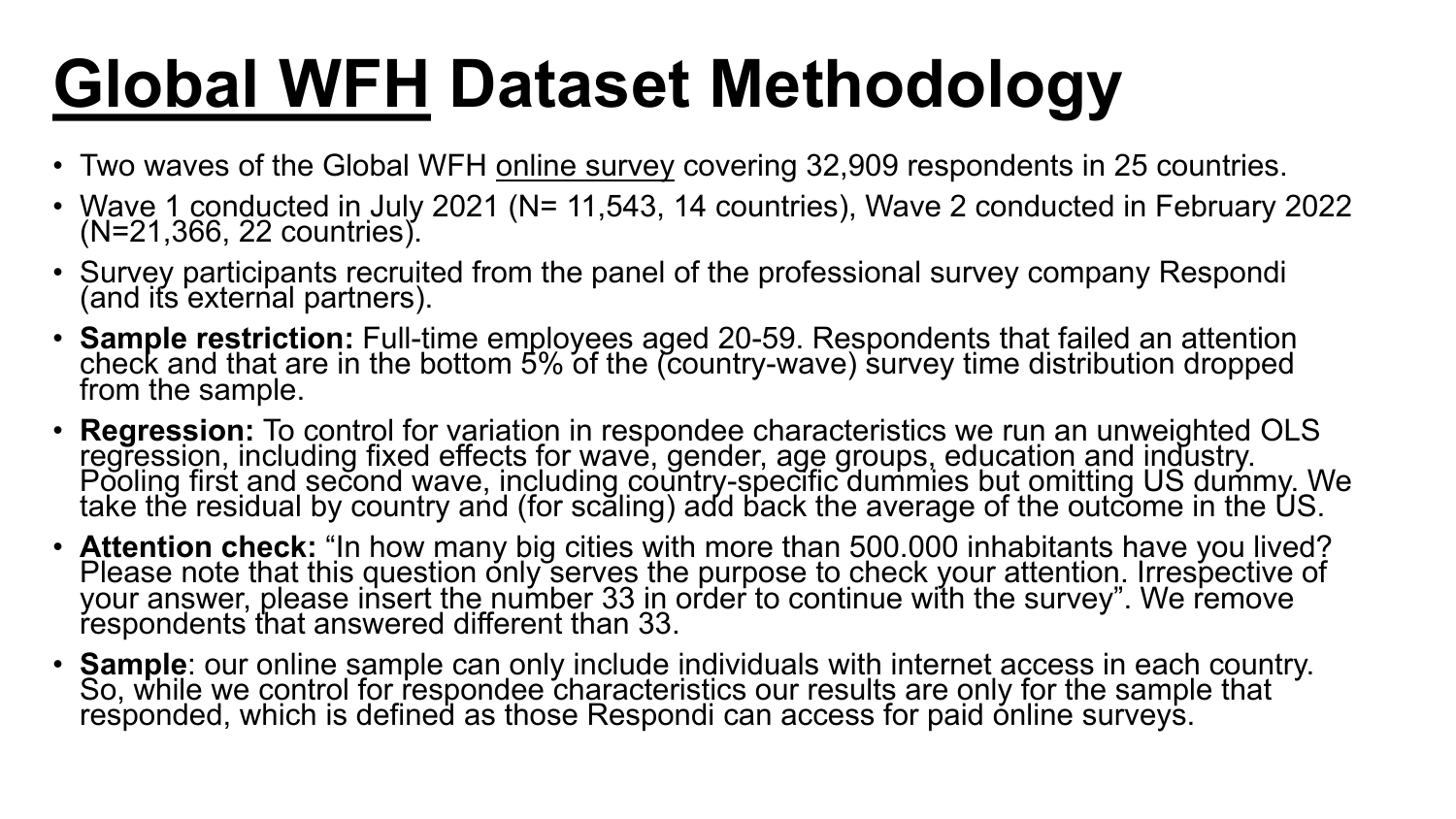## **Summary**

- **A. Employees desire** about 2 WFH days, **employers are planning** with 1 WFH day.
- **B. Perceptions about WFH:** improved in all countries.
- **C. WFH productivity**: 7% higher relative to expectations.
- **D. WFH efficiency**: 4% higher relative to working on business premises.
- **E. Respondees value** hybrid WFH 2-3 days a week as much as 5% of a pay raise.
- **F. 15% of global employees would quit or start looking for a WFH job** if their employer announced that all employees must return to the worksite 5+ days a week.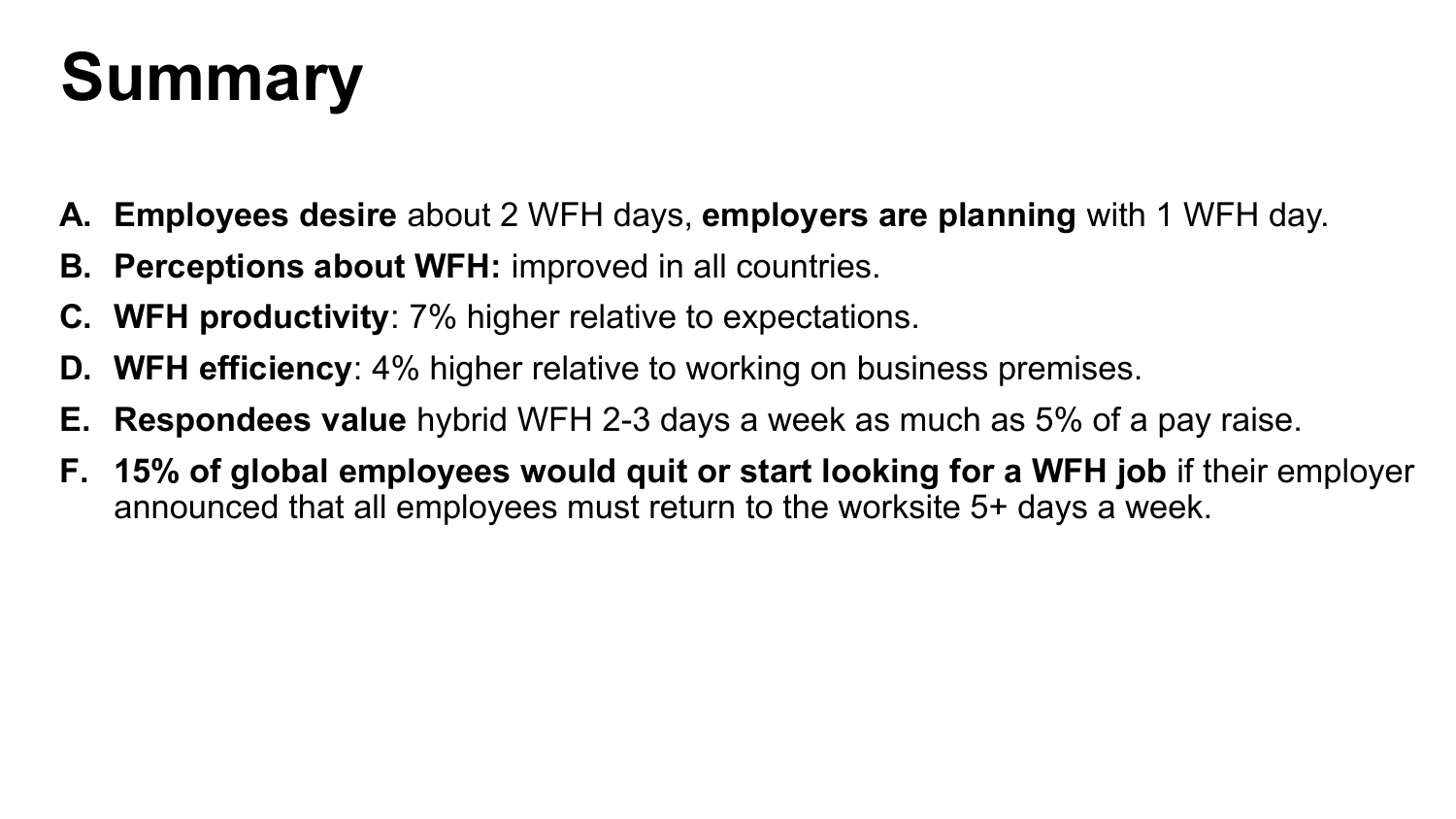## **WFH is a global phenomenon amongst our survey respondees**

Paid working days worked from home each week



**Source**: Responses to the question "How many full paid days are you working from home this week?". Only for respondents that have worked for pay in the week of the interview. Controls for gender, age groups, education, industry and wave fixed effects.

Sample of N=30,169 Global WFH respondents, surveyed in August 2021 and February 2022.

3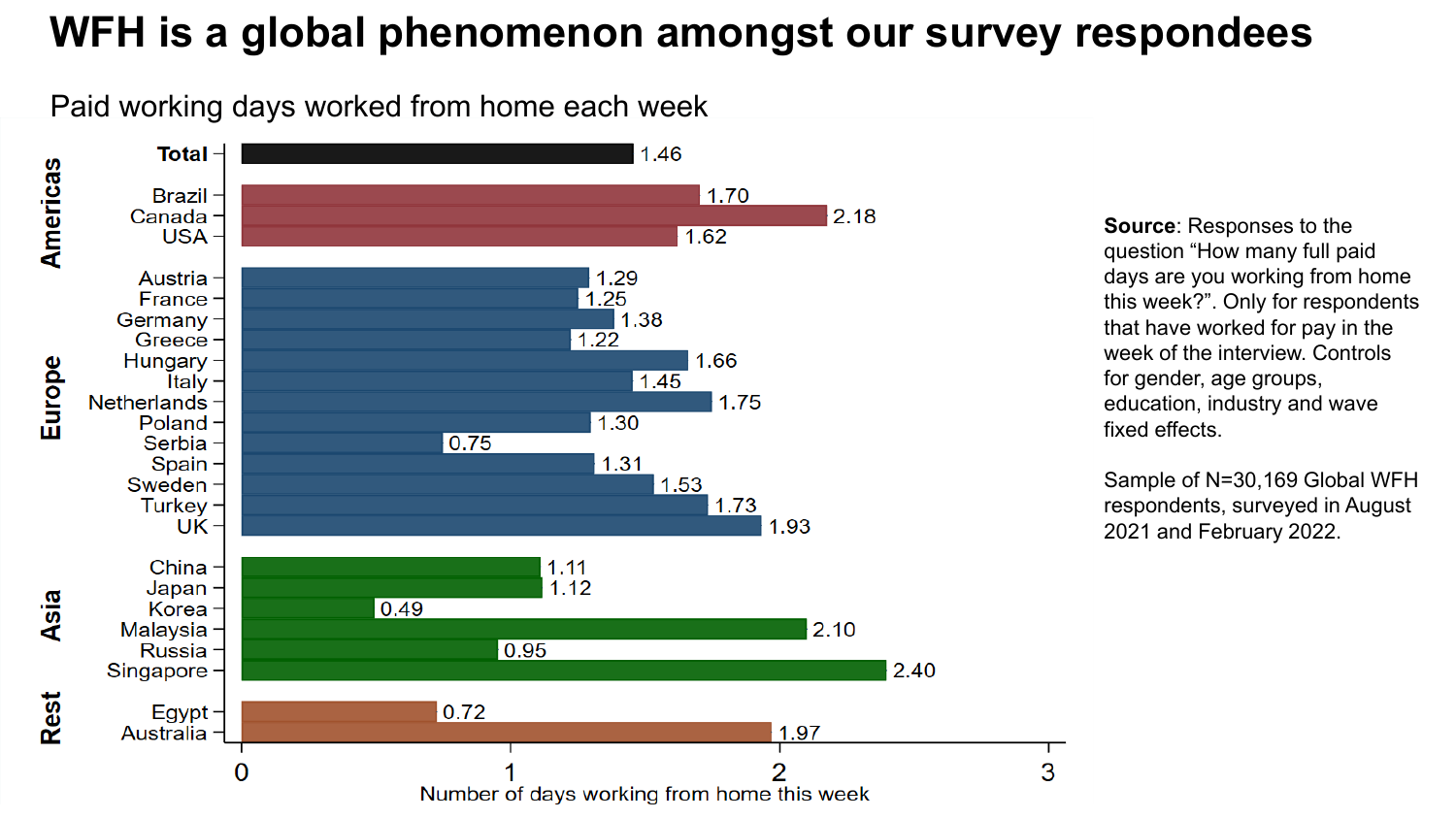## **Globally respondees desire to WFH about 1.7 days per week**



**Source**: Responses to the question: ''After COVID, in 2022 and later, how often would you like to work from home?''. Controls for gender, age groups, education, industry and wave fixed effects.

Sample of N=32,909 Global WFH respondents, surveyed in August 2021 and February 2022.

3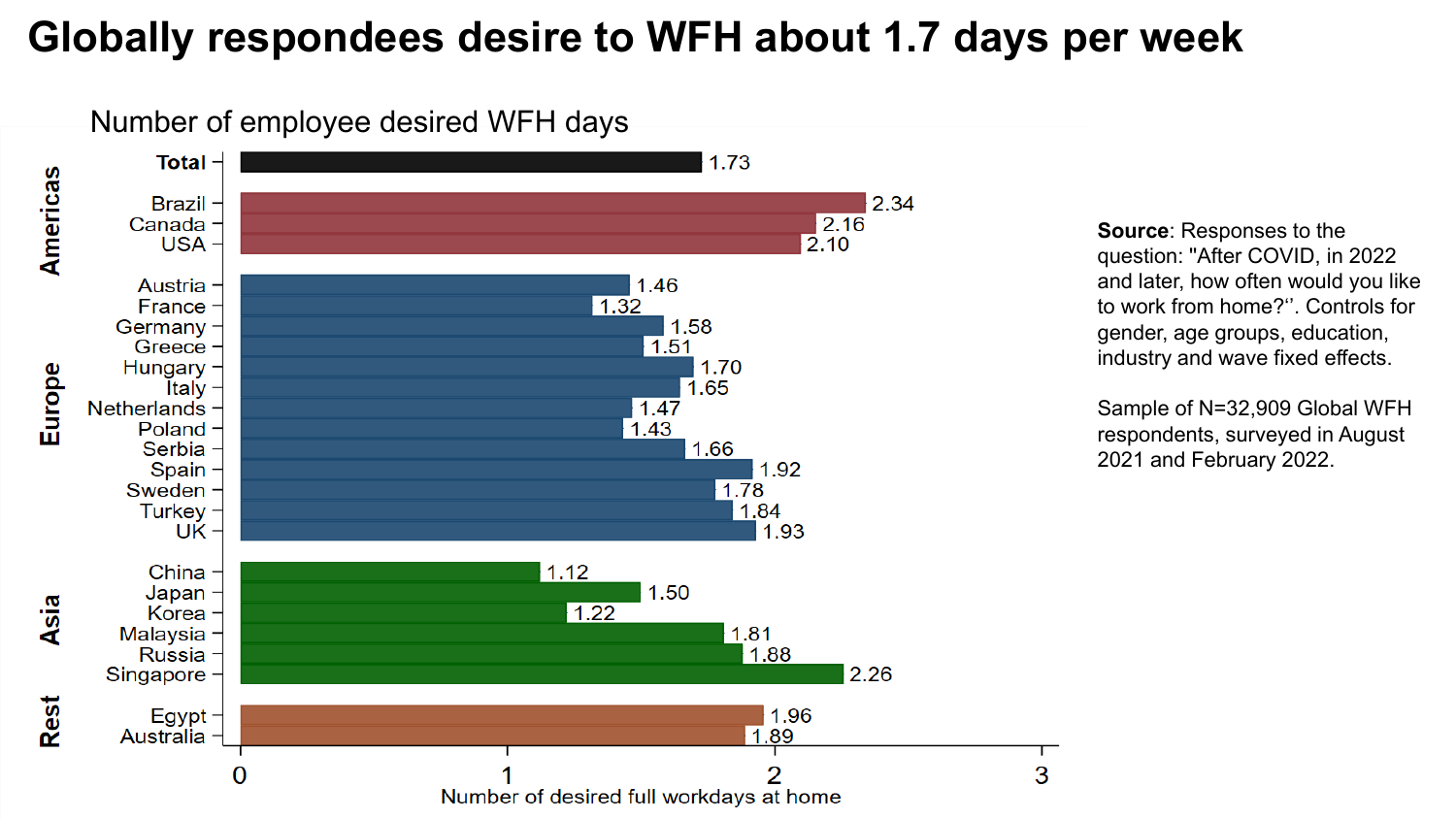## **Employers are planning WFH for only about 0.7 days per week**

#### Number of planned WFH days



**Source**: Responses to the question: ''After COVID, in 2022 and later, how often is your employer planning for you to work full days at home?''. Only for respondents who report to have an employer. Controls for gender, age groups, education, industry and wave fixed effects.

Sample of N=31,834 Global WFH respondents, surveyed in August 2021 and February 2022.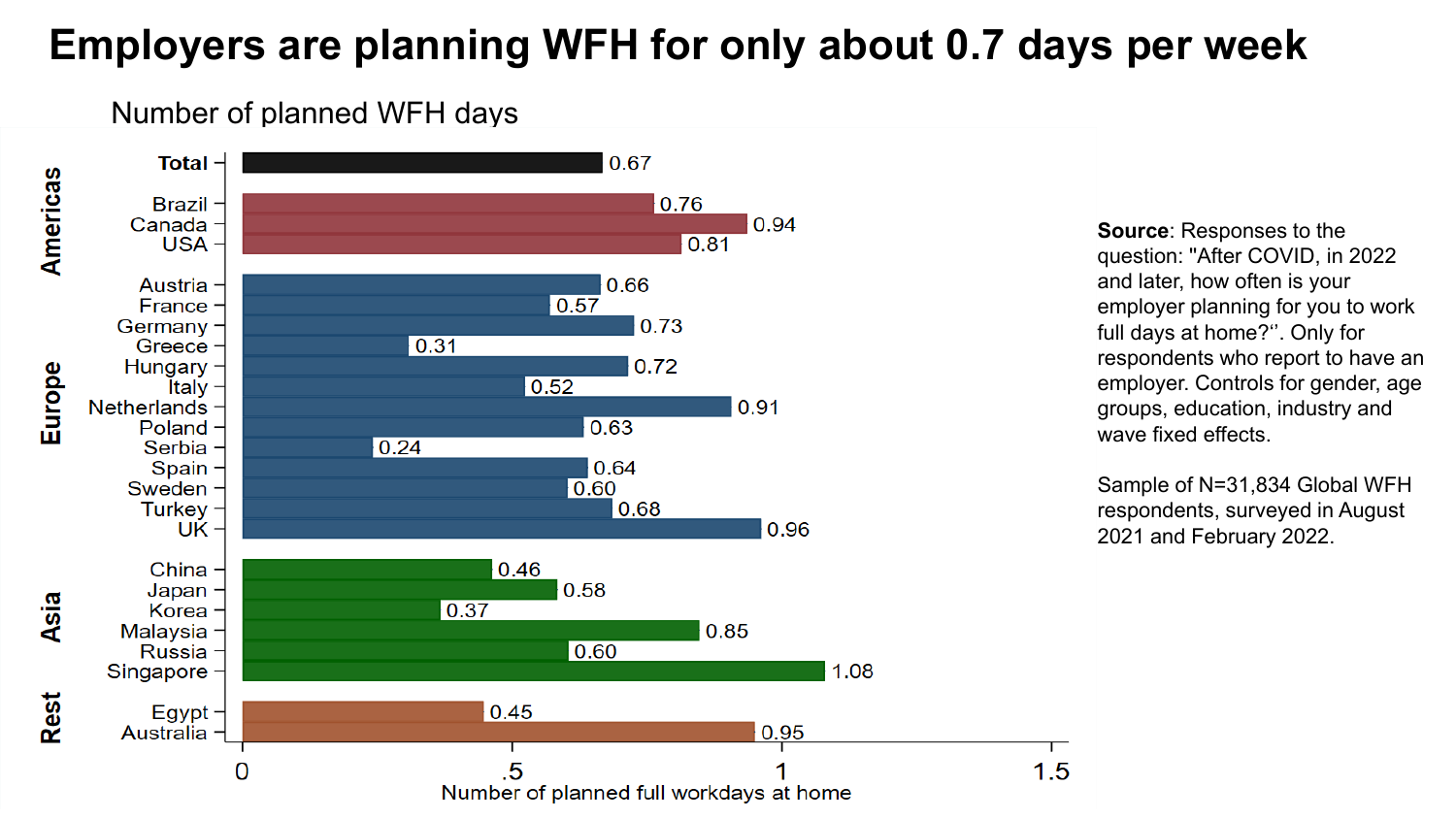## **Perceptions about WFH have improved in all countries**

#### Percentage change in WFH perceptions



**Source**: Responses to the question "Since the COVID pandemic began, how have perceptions about WFH changed among people you know?". Values: Improved among almost all (95%), most (70%) or some (25%), No change (0%), and Worsened among almost all (-95%), most (-70%) or some (-25%). Controls for gender, age groups, education, industry and wave fixed effects.

Sample of N=32,909 Global WFH respondents, surveyed in August 2021 and February 2022.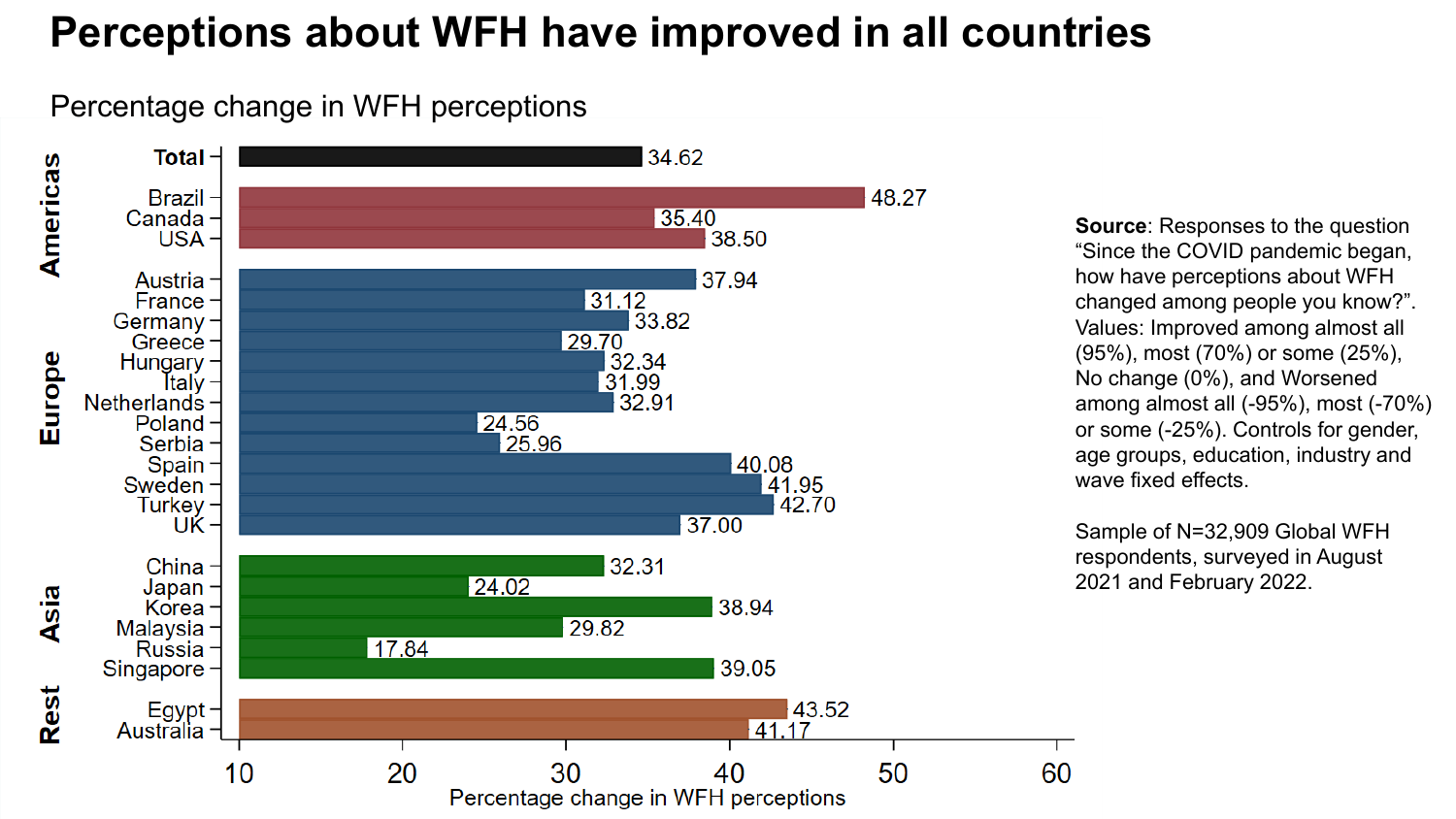## **Respondees feel 4% more efficient WFH than on business premises**

WFH efficiency, relative to working on business premises



**Source**: Responses to the questions: ''How does your efficiency working from home during the COVID-19 pandemic compare to your efficiency working on business premises before the pandemic?'' and ''How much less/more efficient have you been working from home during the COVID-19 pandemic than on business premises before the COVID-19 pandemic?''. Only respondents who report they have worked primarily from home at any point during the COVID-19 pandemic. Controls for gender, age groups, education, industry and wave fixed effects.

Sample of N=16,983 Global WFH respondents, surveyed in August 2021 and February 2022.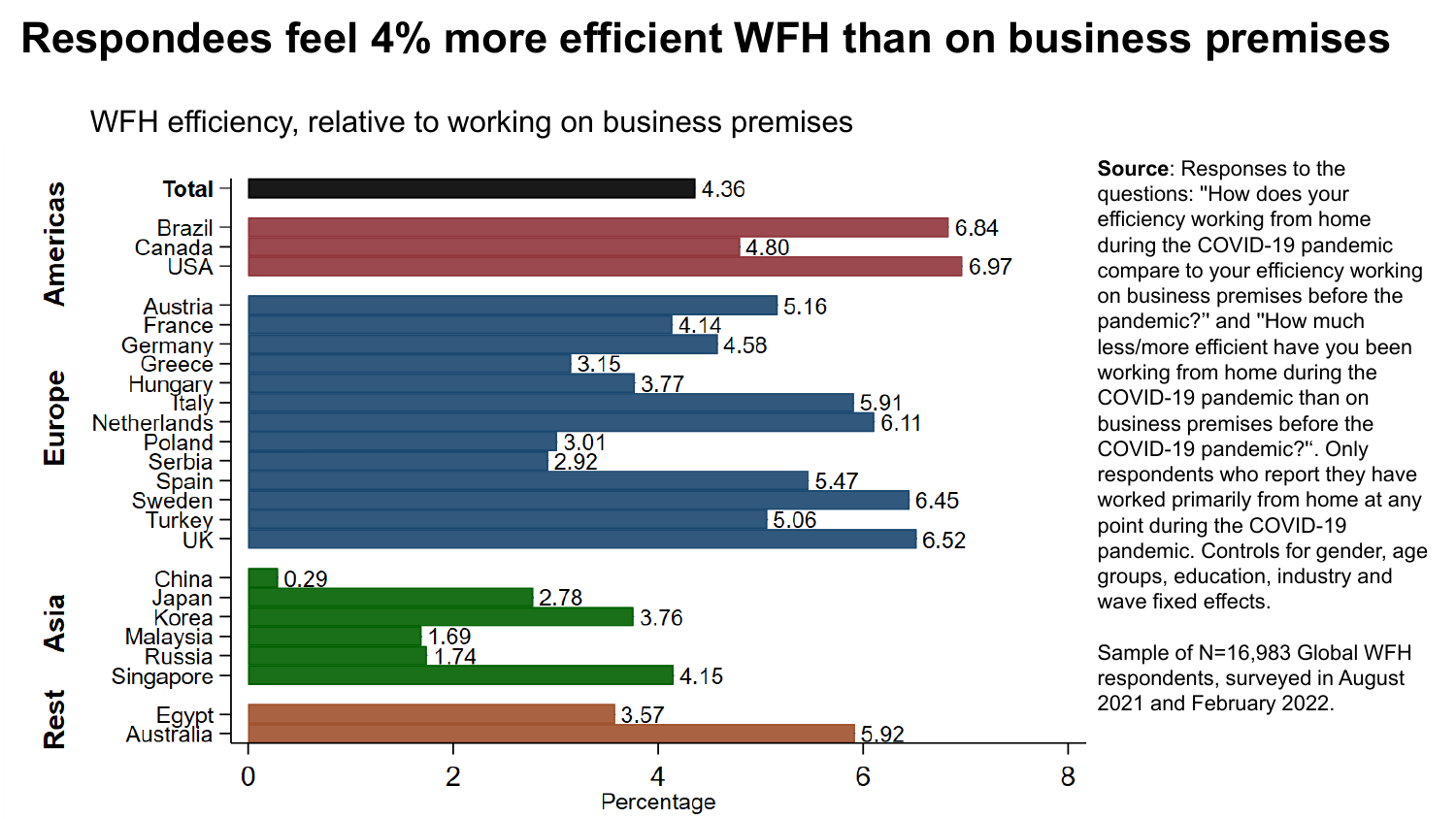## **Perk value of the option to WFH is about 5% of earnings**

Raw perk value of the option to WFH



**Source**: Responses to the question: "After COVID-19, in 2022 and later, how would you feel about working from home 2 or 3 days a week?" and ''How much of a pay raise [cut] (as a percent of your current pay) would you value as much as the option to work from home 2 or 3 days a week?". Controls for gender, age groups, education, industry and wave fixed effects.

Sample of N=32,909 Global WFH respondents, surveyed in August 2021 and February 2022.